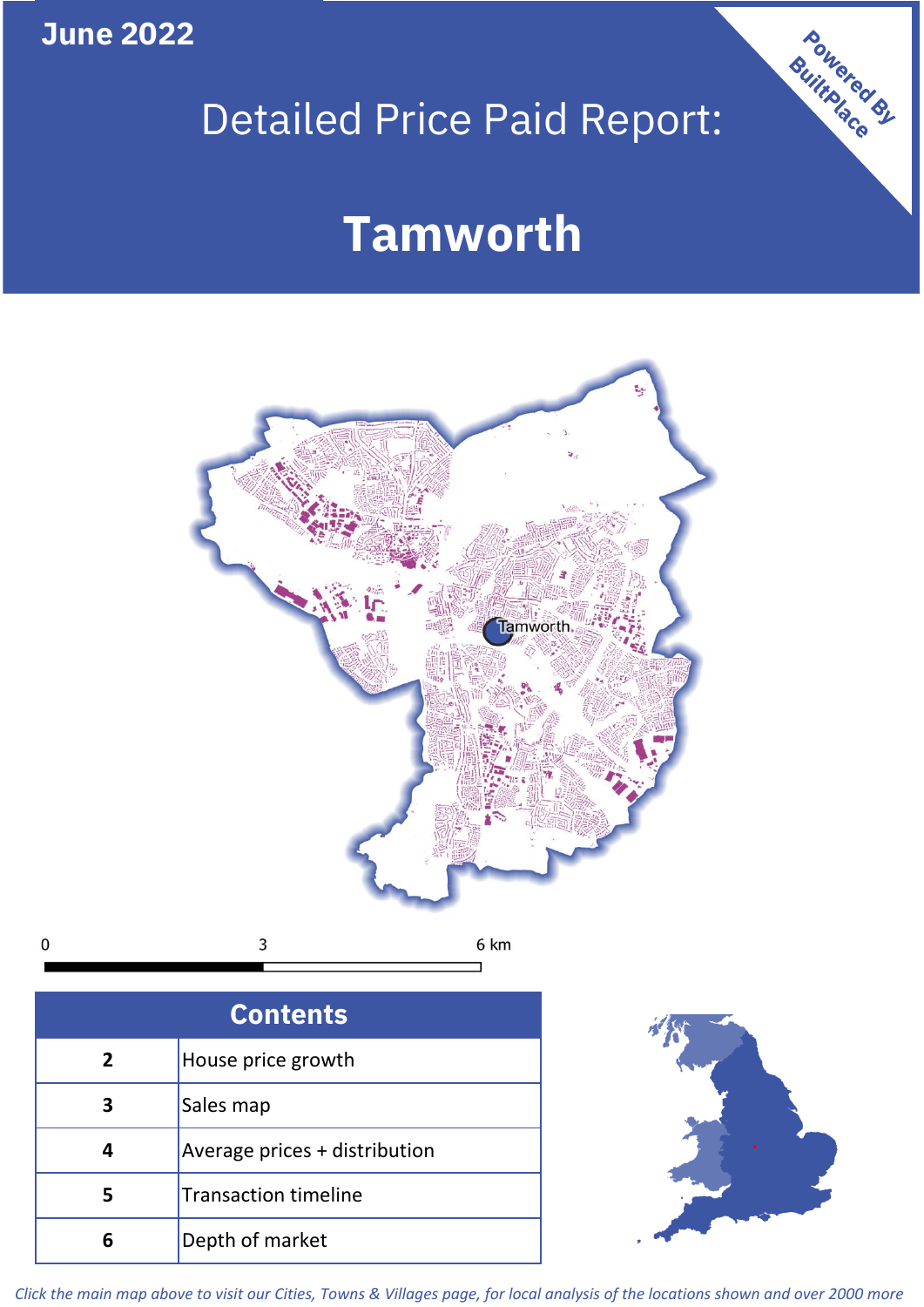### **Headline Data**

|                     | <b>Current level</b> | 3 month  | <b>Annual</b> | 5 year | 10 year |
|---------------------|----------------------|----------|---------------|--------|---------|
| House prices        | £228,611             | 3.7%     | 15.6%         | 36.4%  | 68.8%   |
| <b>Transactions</b> | 1,246                | $-11.0%$ | 17.3%         | 9.0%   | 72.6%   |

# **House Price Growth (April 2022 data)**

#### *Annual Change in House Prices*



House prices in Tamworth grew by 15.6% in the 12 months to April 2022 (based on 3-month smoothed data). By comparison national house prices grew by 10.7% and prices in the West Midlands grew by 10.9% over the same period.

Tamworth house prices are now 54.7% above their previous peak in 2007, compared to +45.8% for the West Midlands and +52.9% across England.



#### *Year-To-Date Change in House Prices, December to April*

Local prices have grown by 6.0% in 2022 so far, compared to growth of 1.4% over the same period last year.

#### *Source: OS OpenData; UK House Price Index (Contains HM Land Registry data © Crown copyright)*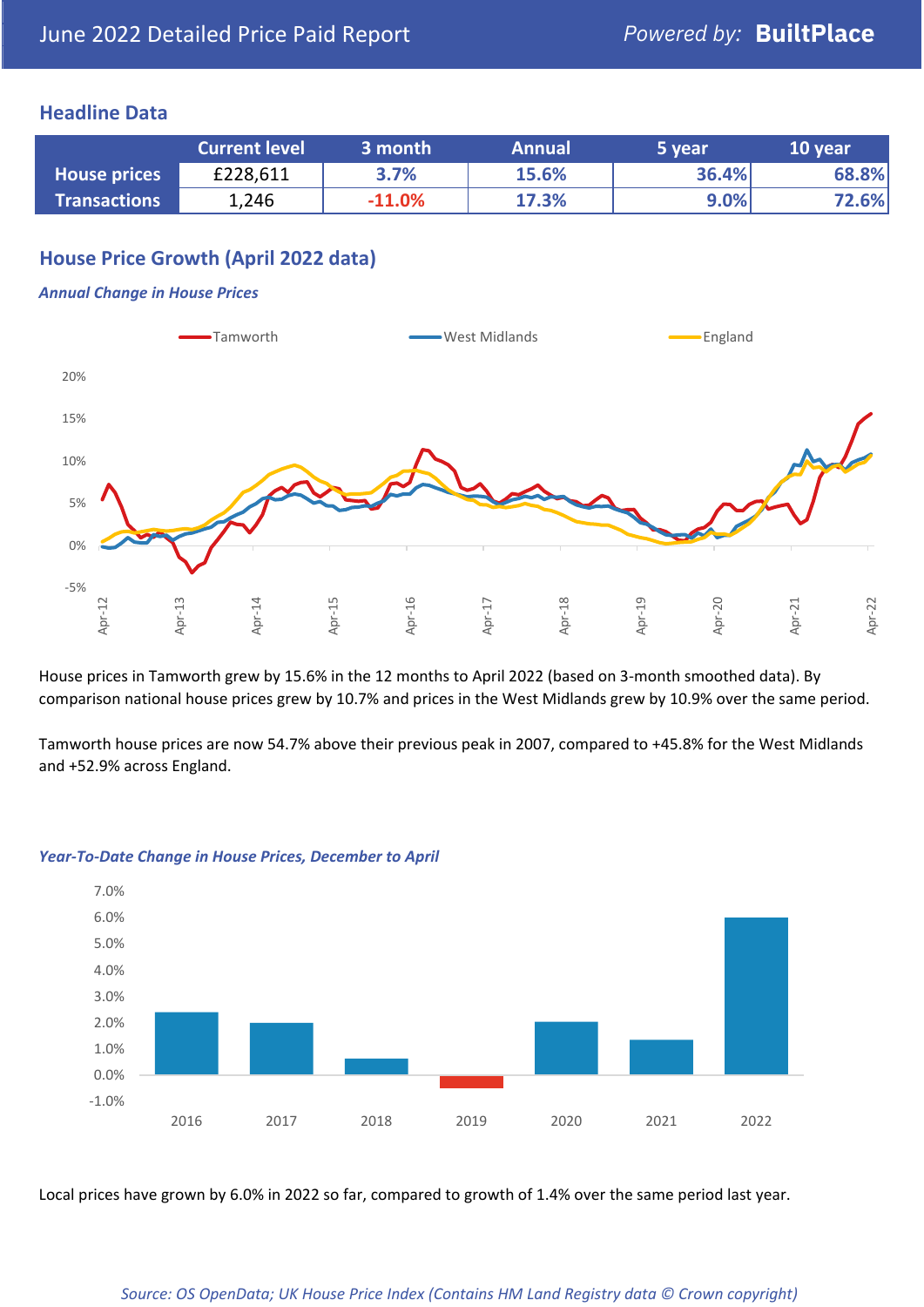# **House Price Map**

#### *12 months to April 2022*



*Each point is one postcode, coloured by the average value relative to all sales in this local authority (price bands are LA-specific quintiles).*

# **Map Key**

| Min      | Max      |                            |
|----------|----------|----------------------------|
| Up to    | £153,000 | 1st quintile / lowest 20%  |
| £153,000 | £188,000 | 2nd quintile               |
| £188,000 | £226,000 | 3rd quintile               |
| £226,000 | £279,000 | 4th quintile               |
| £279,000 | and over | 5th quintile / highest 20% |

## *Source: OS OpenData; UK House Price Index (Contains HM Land Registry data © Crown copyright)*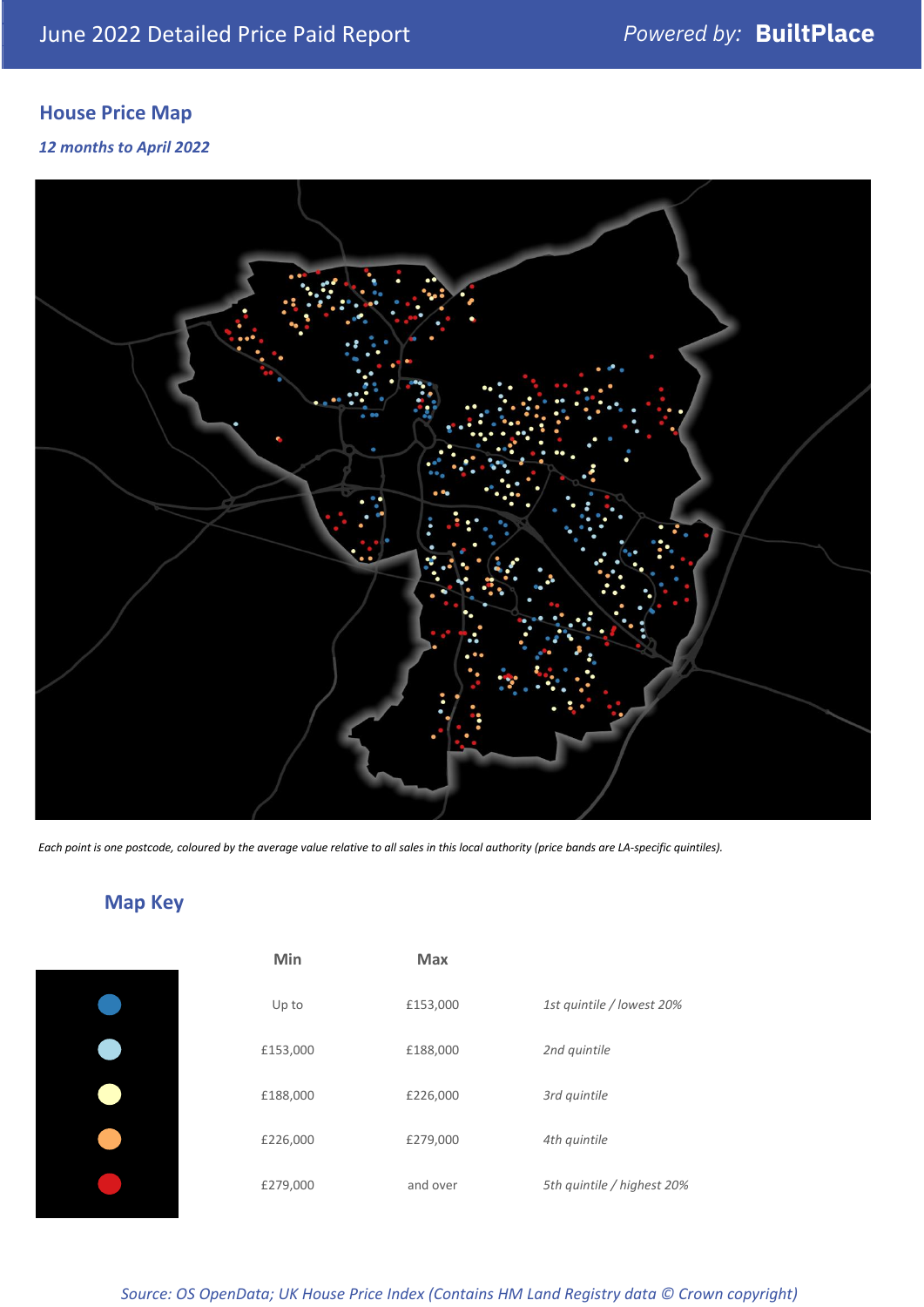# **Average House Price by Property Type**

# *12 months to April 2022*



|                 | <b>New</b>           | <b>Second hand</b> |  |
|-----------------|----------------------|--------------------|--|
| <b>Flat</b>     | No recorded<br>sales | £119,761           |  |
| <b>Terraced</b> | £214,500             | £184,945           |  |
| Semi-detached   | £261,184             | £213,214           |  |
| <b>Detached</b> | £363,058             | £323,728           |  |

# **House Price Distribution by Year**

*All properties, by price band and calendar year (2020 = year to date)*

|                    | 1997 | 2002 | 2007 | 2012 | 2017 | 2019 | 2020 |
|--------------------|------|------|------|------|------|------|------|
| <b>Under £100k</b> | 92%  | 65%  | 12%  | 19%  | 6%   | 3%   | 4%   |
| £100-200k          | 8%   | 33%  | 70%  | 64%  | 60%  | 42%  | 38%  |
| £200-300k          | 0%   | 2%   | 17%  | 16%  | 23%  | 38%  | 40%  |
| £300-400k          | 0%   | 0%   | 1%   | 1%   | 9%   | 13%  | 14%  |
| £400-500k          | 0%   | 0%   | 0%   | 0%   | 2%   | 3%   | 3%   |
| £500k-1m           | 0%   | 0%   | 0%   | 0%   | 0%   | 1%   | 2%   |
| £1-2m              | 0%   | 0%   | 0%   | 0%   | 0%   | 0%   | 0%   |
| <b>Over £2m</b>    | 0%   | 0%   | 0%   | 0%   | 0%   | 0%   | 0%   |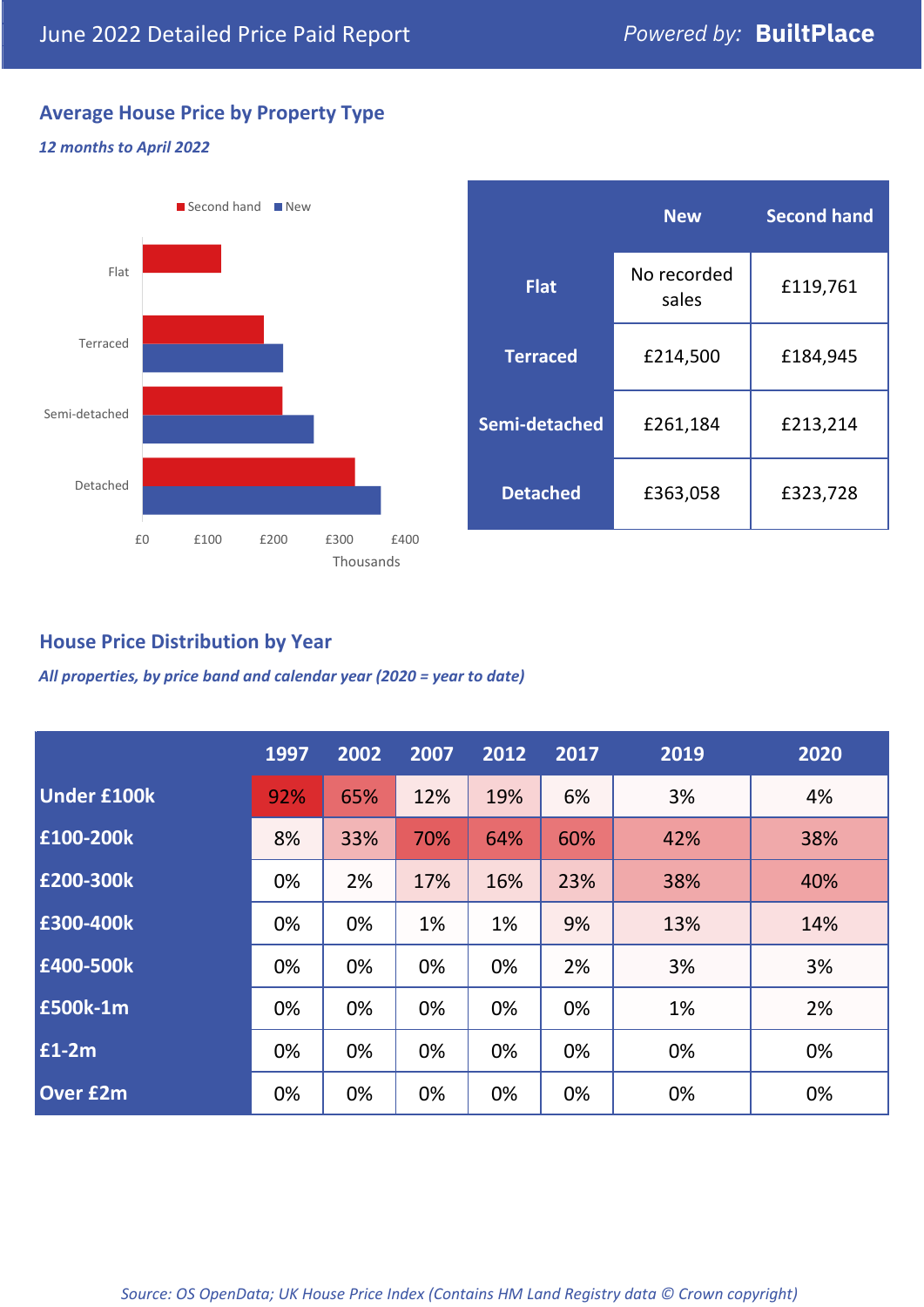# **Transactions (February 2022 data)**

*Annual Transactions, Indexed (2001-05 average = 100)*



There were 1,246 transactions in Tamworth during the 12 months to February 2022. This is 80% of the average from 2001-05 and suggests activity is below pre-downturn levels.

Transactions in Tamworth have grown by 14.2% since 2014, compared to changes of -4.1% for West Midlands and -7.7% for England.



#### *Cash and New Build Sales as % of Total, by Year*

*Note: The data on this page EXCLUDES transactions identified as transfers under a power of sale/repossessions, buy-to-lets (where they can be identified by a mortgage), and transfers to non-private individuals - i.e. it comprises only Land Registry 'A' data.*